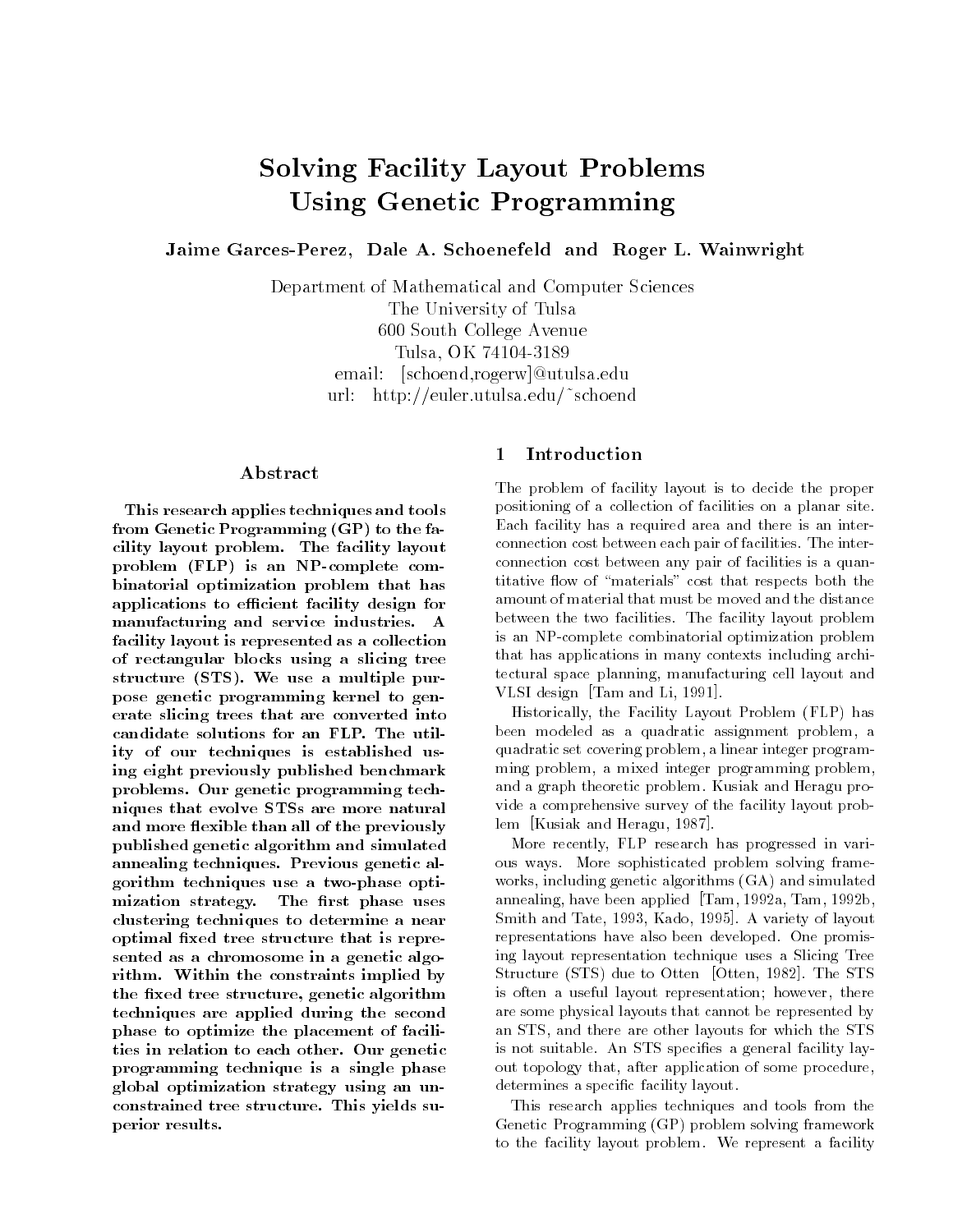layout as a collection of rectangular blocks using the Slic ing Tree Structure. We use a multiple purpose genetic programming kernel written by Fraser [Fraser, 1994] to evolve slicing tree structures that correspond to opti mal or near optimal solutions to the FLP Our solutions are competitive with previously published facility lay outs for eight benchmark problems that are commonly found in the literature, and that were recently used by Kado  $[Kado, 1995]$  and by Tam and Li  $[Tam and Li,$ 1991]. Our solutions are superior to Kado's results for the two largest problems containing, respectively, 20 and 30 facilities. Our genetic programming techniques applied to STSs are more and more and more and more and more and more - than than the state than the state than  $\sim$ previously published genetic algorithm and simulated an nealing techniques. Previously published genetic algorithm techniques use a two-phase optimization strategy. The first phase uses a clustering strategy to determine a near optimal fixed tree structure. The second phase represents the fixed tree structure resulting from phase one as a fixed length chromosome and, using this fixed tree structure, attempts to optimize the placement of facilities in relation to each other [Kado, 1995]. Our genetic programming is a single phase global optimization strategy that does not constrain the tree structure. We determine the facility layout corresponding to an STS by using a variation of the "bottom-up" interpretation used by Kado [Kado, 1995]. To the best of our knowledge, our research is the first to apply GP to the facility layout problem

#### $\bf{2}$ The FLP Problem

We use the following formulation of the Facility Lay out Problem FLP Other variations of the FLP are re viewed by Tam and Li [Tam and Li, 1991].

There are  $n$  two-dimensional rectangular facilities that must be positioned in a site area The site area can be any subset of the Euclidean plane  $\blacksquare$ FLP without room limitations.) The site area contains no obstructions and the European use any part of the European use any part of the European use any part of the clidean plane for any facility). Each facility,  $F_i$ , is modeled as a rectangular block having area,  $A_i$ , determined by the facility requirement. Only a horizontal or a vertical orientation of each rectangular block is acceptable If a block is allowed to be placed either horizontally or vertically, it is a *free orientation* block; otherwise it is a fixed orientation block. The aspect ratio,  $r_i$  of a block is defined as the ratio of the width of the block to its height. A block with a variable aspect ratio defined over a range of values is a *flexible* block; otherwise it is a *rigid* block Each block can be placed in any location within the site area but blocks cannot overlap one another. Let with represent the material  $\Omega$ represents the Euclidean distance from the center of block  $i$  to block j. Our objective is to minimize

$$
flow = 0.50\Sigma_{i < j}(w_{i,j}d_{i,j}^2).
$$

Our objective function is the same objective function used by Tam and Li [Tam and Li, 1991] and by Kado [Kado, 1995]. Our objective function is the function resulting by insisting that there are no aspect ratio viola tions and by letting  $a = 1, b = 2, F_a = 0.5, F_b = 10^{\circ}$ , and Pc in the following generalized -ow function presented by Kado [Kado, 1995]:

$$
flow =
$$
  

$$
P_a \Sigma_{i
$$

and the correct general formulation the term the term  $\{n \cdot \mu\}$ is used to indicate the extent that the  $i$ -th facility violates the given aspect ratio induction ratio ratio the term is  $\sim$ is the minimum rectangular area that encloses all facili ties.

Another objective function, resulting from alternate parameter settings and frequently used in other research is given by

$$
flow = 2.00 \Sigma_{i < j}(w_{i,j} d_{i,j}).
$$

## The STS Representation Technique

A Slicing Tree Structure is a binary structure is a binary structure is a binary structure is a binary structure is a binary structure in  $\mathcal{A}$ expression tree where where where where  $\mathbf{r}$ label given by a facility index of the facility index of the facility index of the facility index of the facil each operator internal node expresses the relation be tween its children substructures. The operator is U if the facility substructure represented by the left child is just Up from the facility substructure represented by the right child. Similarly, the operator is  $D, L,$  or  $R$ , respectively if the facility substructure represented by the left child is just Down, just Left, or just Right, of the facility substructure represented by the right child. An STS is constrained to have exactly  $n$  terminal nodes and each index must occur exactly once as a terminal node. It has been noted that different STSs may represent the same relationship among facilities Wong and Liu, 1986, Kado, 1995]. For example, using the interpretation that we describe later, the expression tree illustrated in Figure a with symbolic expression given by the symbolic expression given by the symbolic expression given by the

$$
(D ( D 2 ( R 0 1 ) ) ( R 3 4 ) )
$$

and the expression tree in Figure 2 and the expression tree in Figure 2 and the expression of the expression of symbolic expression given by

DDR-R

will each determine the same initial facility layout shown in Figure 2. The redundancy is also increased by using four operators rather than two since eg L and R represent the same substructure Hence the initial facility layout determined by the expression tree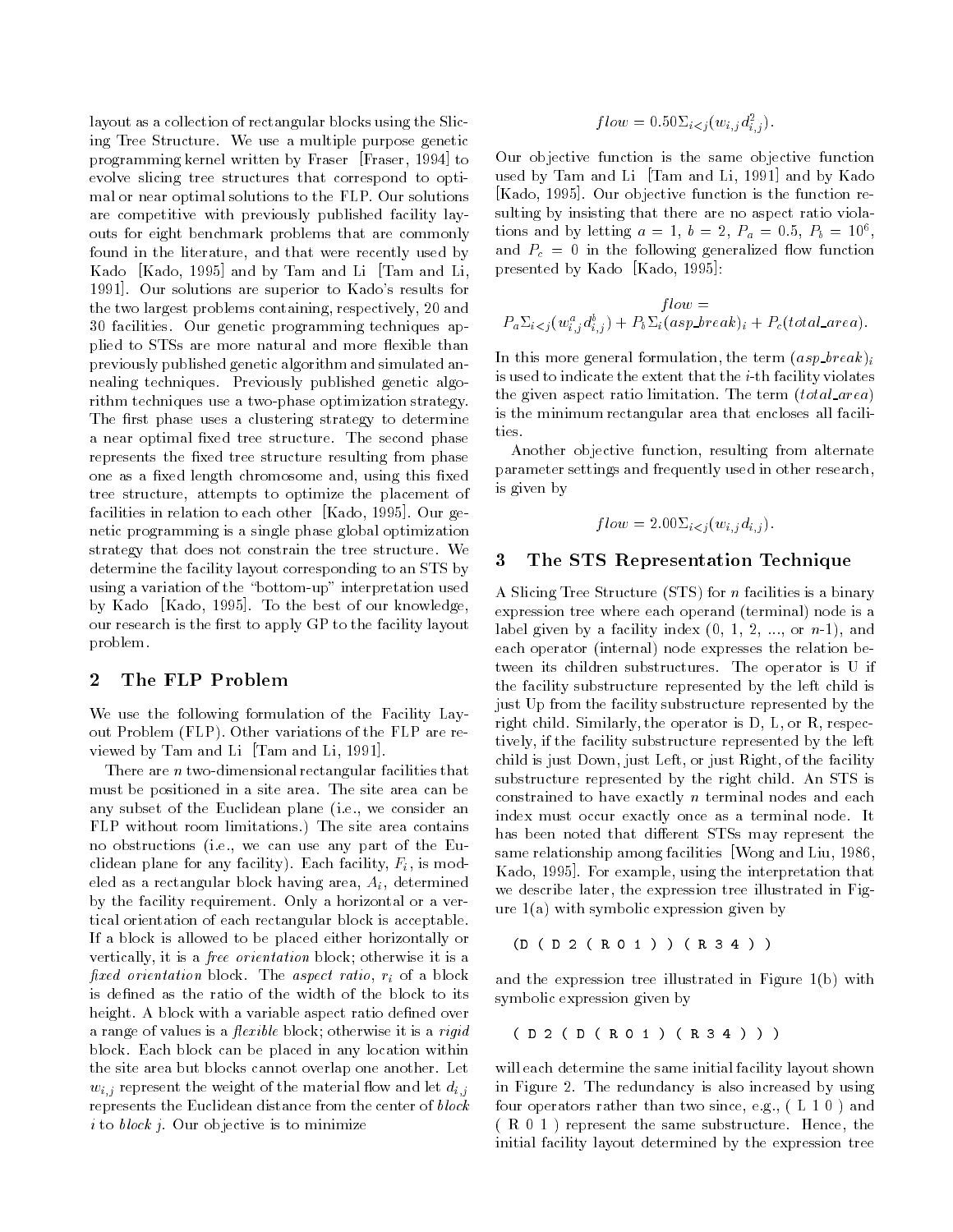

Figure 1: Equivalent Expressions



Figure TopDown Conversion of D D R R 4)) for Dataset Simple-05

in Figure , will also be the same as the same as the initial layer as the initial layer as the initial layer o out determined by Figure a Other researchers have argued that these redundancies lead to a richer search and better performance in an evolutionary GA problem solving framework [Kado, 1995]. We believe the same is true in an evolutionary GP framework It has also been shown that the four operators are not redundant in other FLP variations that have obstructions within the site area  $[Kado, 1995]$ .

There are two primary approaches for converting an STS-expression into a layout. Given a rectangular area equal to the total area required for all facilities, the "topdown" approach starts at the root node of the STS and recursively divides the available region into two subre gions The placement of a division which is horizontal if the operator is U or B and vertical if the operator is L or R, is calculated by computing the area subtotals for the facilities on either side of the root node. The approach is broadly illustrated in Figure 2 using the elementary data set named Simple-05 from Table 1 with the expression from Figure a The topdown approach is useful for other FLP variations that have room limitations and ob

structions  $\text{Tram}$ , 1992a. Without post-processing, the top-down strategy does not necessarily produce rectangles that respect the aspect ratio constraints

| Facility |      | Aspect   |       |                | Orien- |
|----------|------|----------|-------|----------------|--------|
| Number   | Area | Ratio    | Width | Height         | tation |
|          | 12   | 0.75     |       |                | Fixed  |
|          | 8    | 0.50     | 2     |                | Fixed  |
| 2        | 40   | 1.60     |       | 5              | Fixed  |
| 3        | 8    | 2.00     |       | $\overline{2}$ | Fixed  |
|          | 32   | $0.50\,$ |       |                | Fixed  |

Table 1: Simple-05 Data

A "bottom-up" approach for converting an STS expression into a layout begins by assembling any two sib ling rectangles represented by terminal nodes in the man ner specified by their parent operator. We align the centers of the two rectangles horizontally if the parent op erator is  $L$  or  $R$ , and vertically if the parent operator is U or D. As we recursively ascend the STS expression, we use the centers of rectangles that bound groups of rectangles to determine alignment. This approach is illustrated in Figure 3, again using the data set Simple-05 from Table with the expression from Figure a The resulting facility layout is not necessarily optimal. However, if each initial rectangle satisfies its required aspect ratio and if the assembly does not change the shape of any rectangle, the resulting facility layout will, of course, be in compliance with all of the aspect ratio constraints The bottom-up approach is useful for our FLP variation since we assume that there are no room limitations [Co- $\text{H}\circ\text{H}\circ\text{H}\circ\text{H}\circ\text{H}\circ\text{H}\circ\text{H}$ 

Our approach for converting an STS expression into a layout is similar to the approach used by Kado. We believe there are two reasons for obtaining superior results with our techniques. The first is due to an improved technique for converting the STS expression into a fa cility layout. The second reason is due to using a Genetic Programming framework that does not constrain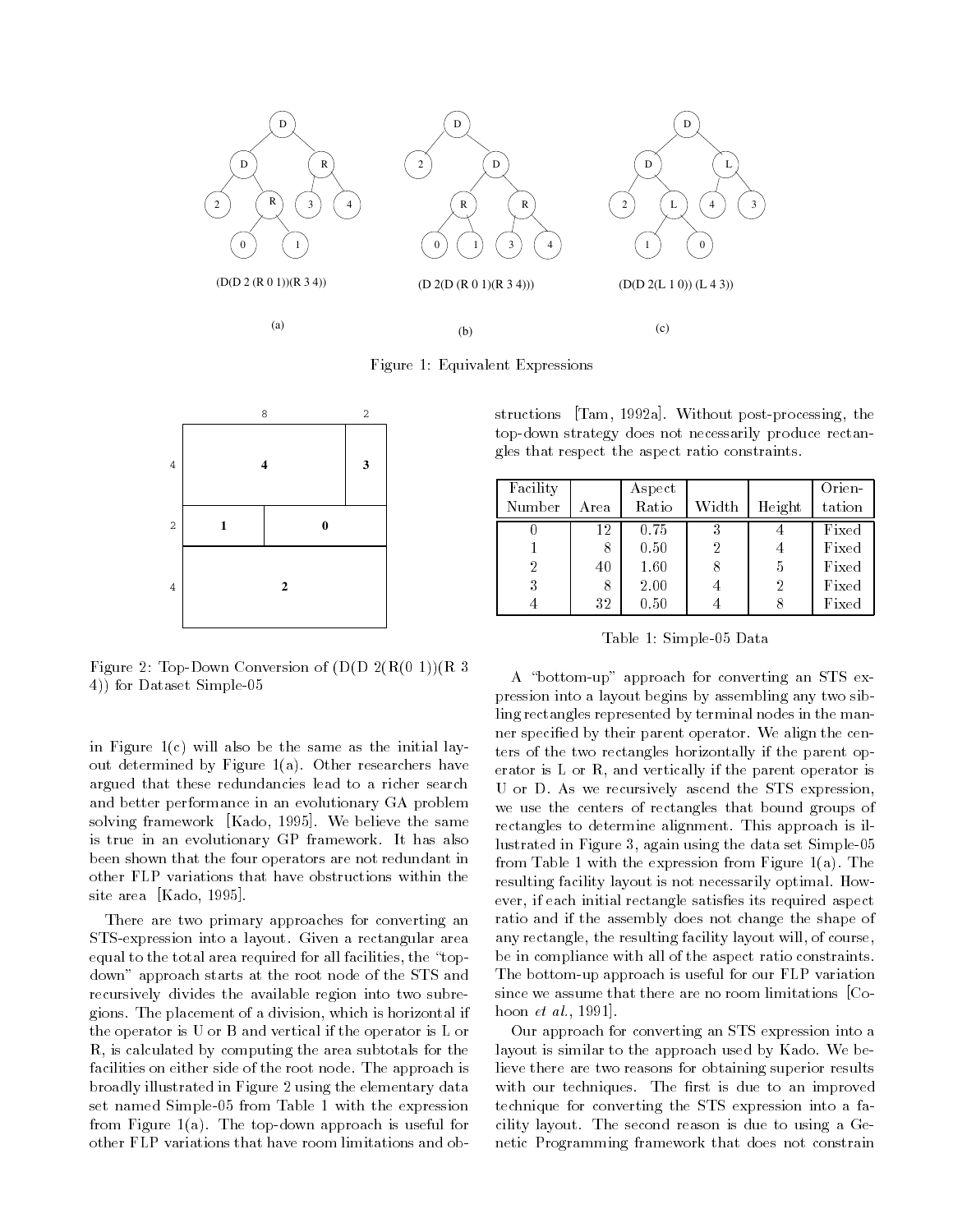

e experience and the property of the settlement of  $\{m\}$  . The settlement of  $\{m\}$ 4)) for Dataset Simple-05

the structure of a facility layout. We refer to our approach as the Top Down Bottom Bottom Bottom Bottom Bottom technique. The major steps of the TDBU technique for converting an STS expression to a facility layout are as follows

- 1. Begin with a square region where the area of the square is equal to the total area required by all of the  $n$  facilities. Partition the square into a collection of rectangles representing a temporary facility layout by using the STS and a top down approach
- 2. Each rectangle resulting from Step 1 will have the correct area but will likely violate its aspect ratio constraint. We scale the entire square region resulting from Step 1 by  $k * scaleW$  in the direction of the the width and  $k * scaleH$  in the direction of the height. We choose  $scaleW$  so that the width of each rectangle in the resulting scaled region is greater than or equal to the minimum width that is required for its corresponding facility, with either orientation, to be in compliance with its aspect ratio range. We select  $scaleH$  in a similar manner. It is important to note that even if the new width of each scaled rectan gle exceeds the product of its old width and  $scaleW$ and even if the new height of each scaled rectangle exceeds the product of its old height and  $scaleH$ , it is not guaranteed that each scaled rectangle contains as a subset, a subrectangle of the required area with aspect ratio in the required range We choose k large enough so that the rectangles resulting from the next step, Step 3, have the required area, the required aspect ratio, and do not overlap. Two different values of k, as long as each is large enough, will determine the same facility layout
- 3. Each rectangle resulting from Step 2 that is out of compliance with its aspect ratio range is contracted in one dimension as it is expanded in the other dimen sion to bring its aspect ratio into compliance, while leaving its center location and its area fixed. The direction for expansion and the amount of the expan sion is determined in order to modify the rectangle as little as possible. Each rectangle, now in compliance with its required aspect ratio range is then contracted in both dimensions in a way that exactly preserves the aspect ratio while reducing its area to the area required by the associated facility
- 4. The non-overlapping rectangles resulting from Step 3 are packed to remove empty space using the STS and the bottom-up conversion technique.

## Genetic Algorithms and Genetic Pro 4 gramming

Using the conventional genetic algorithm individuals in a population are usually fixed-length character strings. Specification of the representation scheme starts with the selection of the string length and the alphabet size The representation scheme maps each possible character string to a candidate solution in the search space of the problem. The evolutionary process starts with an initial population of randomly generated character strings and is driven by a fitness measure which assigns a fitness value to each possible character string The GA works by selection, recombination, and mutation on the fixed length character strings  $[Koza, 1992]$ .

The genetic program is an extension of the conven tional genetic algorithm in which individuals in a popula tion are expression trees programs Specication of the representation scheme starts with identifying a set of ter minals and a set of functions The representation scheme "evaluates" each possible expression tree to a candidate solution in the search space of the problem. The evolutionary process starts with an initial population of ran domly generated expression trees and is driven by a fitness measure which assigns a fitness value to each possible expression tree. The GP works by selection, recombination, and mutation on expression trees [Kinnear, 1994, Koza, 1992, Koza, 1994.

## 5 Data Sets, Techniques, and Results

Eight different data sets with  $5, 6, 7, 8, 12, 15, 20,$  and  $30$ facilities, respectively, were used to establish the validity of our procedure. The data sets are based on a test bank provided in Fragone of an  $\frac{1}{2}$  in agone be well recept as mode ified by Tam and Li [Tam and Li, 1991] to add aspect ratio constraints. Although the modified problems have aspect ratio constraints, they have no room limitations and no obstructions. Tam and Li's approach employs a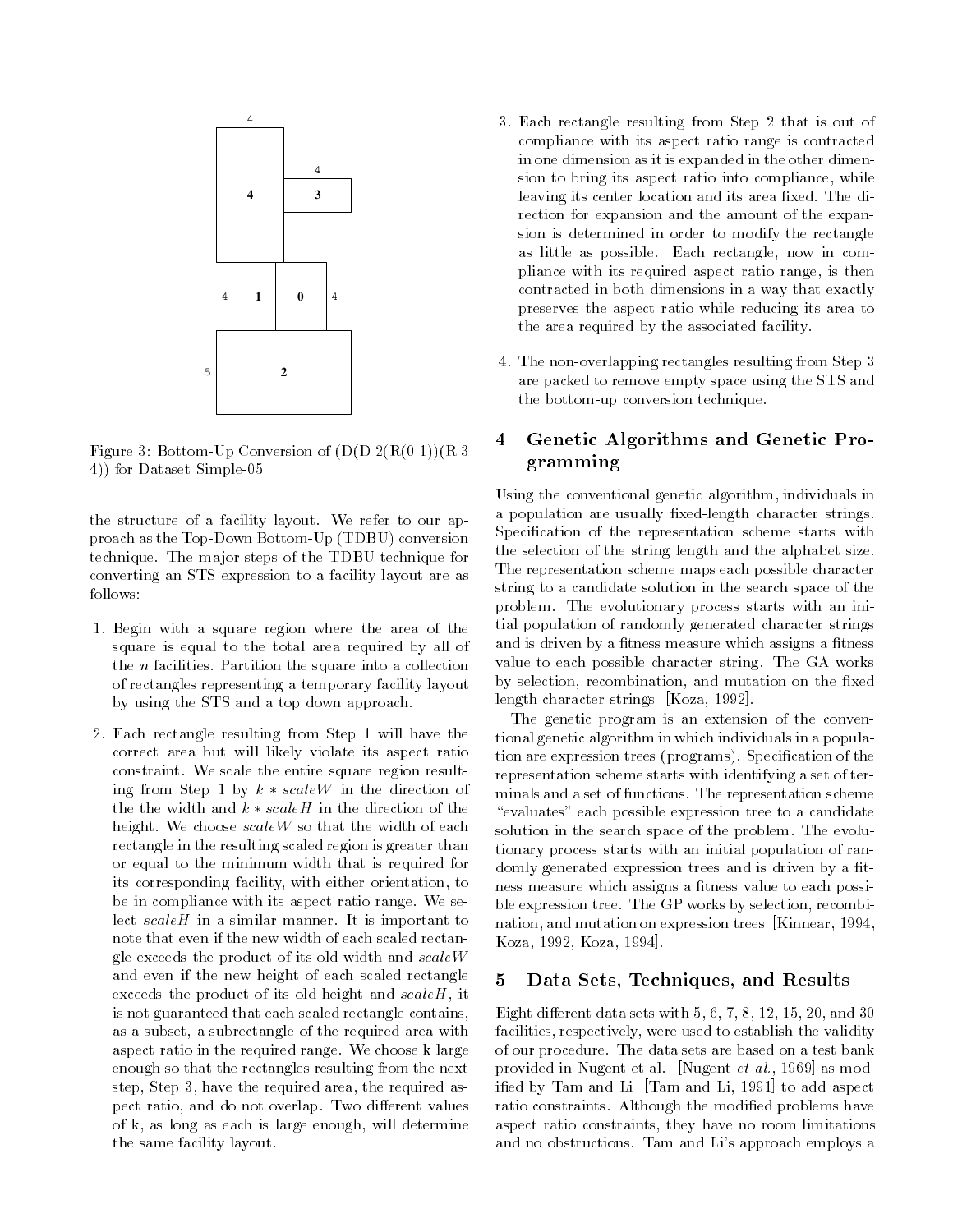divide and conquer strategy which first partitions the facilities into different clusters. The layout of each cluster is generated, and the overall layout is derived by treating each cluster as a large facility. Tam and Li's procedure uses an expensive sequential Lagragian method that is supplemented with a quasi-Newton procedure [Kado  $et$ wa, recopi radii procedure could not practically be used the on the two largest problems in the test bank The best -own obtained by Tam and Li for the other six problems of the other six problems of the other six problems of the other six problems of the other six problems of the other six problems of the other six problems of the othe is recorded in the TL91 column of Table 2.

kado et al-prado et all-ree provide a comprehensive performance evaluation of numerous variations of a two-phase optimization technique that uses cluster analysis and genetic algorithms In each variation of their technique, clustering is used to fix the structure of a slicing tree, at least for the generation of an initial population of linear, fixed-length chromosomes that are used in their GA search. Their GA, with one or more of a variety of crossover and mutation operators is used to evolve their best reported network - and the state in the state of the  $\sim$ eight test problems is indicated in the KA95 column of Table 2. Although partially due to a desire to narrow the search space, another motivation for using clustering techniques to create a fixed STS is to force an expression tree into a linear, fixed length chromosome so that standard crossover and mutation operators make sense As an example of the problem, one can easily show that the uniform GA crossover applied to two postfix expressions, each corresponding to a different STS, does not necessarily produce valid postfix expressions. A variety of strategies are required to create and manipulate rea sonable chromosomes representations using standard GA search strategies

Our research also uses a Slicing Tree Structure to rep resent a candidate solution to the Facility Layout Prob lem. Our STSs are manipulated by a GP. The elegance of our technique is simply that it is more natural to use a GP that represents and manipulates STSs as trees than it is to use a GA that represents and manipulates STSs as linear chromosomes. The set of terminal nodes, corresponding to the set of facility labels, is the set  $\{0, 1, \ldots\}$  $..., n-1$ . The set of function nodes, corresponding to placement of the facilities (i.e. the facilities of collection of collection and  $\mathcal{L}$ lections of facilities) relative to each other, is the set  $\{U,$  $D, L, R$ . Each expression trees is constrained to have exactly *n* terminal nodes and each element of the set  $\{0,$ 1, ...,  $n-1$  must be represented in exactly one terminal node. The GP kernel used for our research is  $Gpc++$ , Version  $0.40$  [Fraser, 1994]. Our results are shown in the GP96 column of Table 2.

Our results are significantly superior to Kado's for the two largest 20 and 30 facility problems. Our results are equal or better that Kado's for four of the other six benchmark problems After experimentation each of our

tained using the  $Gpc++$  parameters indicated in Table 2. The Pop column indicates the size of a population in the genetic program The Gen column indicates the number of generations that the genetic program was allowed to run. The First column indicates the generation when the reported result first occurred. The crossover rate is indicated as a percentage in the Cr column and the mutation rate is indicated as a percentage in the  $Mu$  column. If mutation was indicated either a single internal opera tor) node was changed, two subtrees were swapped, or two internal nodes were swapped, with probability indicated, respectively, by the percentages in column  $M1$ ,  $M2$ , and  $M3$ . If crossover was indicated, a tournament selection was used to select parents. Since any valid STS has exactly  $n$  terminal nodes, crossover points in the two parents were selected by repeated attempts if required to insure that the number of terminal nodes in each tree remains the same Finally since each element of the set  $\{0, 1, ..., n-1\}$  must occur exactly once in a valid STS tree, a deterministic procedure is applied to alter some terminal nodes in each tree resulting from crossover

The data set for the TL91-05 benchmark problem is presented in Table 3. Our facility layout for TL91-05 is presented in Table 4. Table 4 gives the coordinates of the center, the width, the height, the area, and the two aspect ratios for each of the five facilities. Figure 4 graphically displays the facility layout for TL91-05. Our value of  $\mathcal{L}$  -data set  $\mathcal{L}$  is  $\mathcal{L}$  is  $\mathcal{L}$  is  $\mathcal{L}$  is  $\mathcal{L}$  and  $\mathcal{L}$ set for the TL91-20 and other benchmark problems is in the literature  $[Kado, 1995]$ . Our facility layout for TL91-20 is presented in Table 5. Figure 6 graphically displays the facility layout for  $\mathcal{A}$  is a set of - our value of - ow for - ow for - ow for - ow for - ow for - ow for see Table is the state of the Table of the Second superior to the second state of the second state of the second state of the second state of the second state of the second state of the second state of the second state of result of  $16,393$ . In fact, the results shown in Table 2 clearly show the superior results of our techniques in six  $\mathcal{L}_{\mathcal{D}}$  is the eight  $\mathcal{L}_{\mathcal{D}}$  including the eight of the eight of the eight of the eight of the eight of the eight of the eight of the eight of the eight of the eight of the eight of the eight of the eight of two larger data sets. Figure 5 shows the best and the average fitness values for each generation of our GP when applied to TL91-20. Our facility layout for TL91-30 is presented in Table 6. Figure 7 graphically displays the facility in the fact that the contract of the complete of the state of  $\sim$ se so primer was seen also superiored to money also superiored and own is a corresponding to the GP - to the GP - the GP - the GP - the GP - the GP - the GP - the GP - the GP - Table 2, the generating slicing tree programs are shown in Table

| Facility       | Flow   |      |      | Aspect Ratio | Orien- |
|----------------|--------|------|------|--------------|--------|
| Number         | (That) | Area | Low  | High         | tation |
|                | 05241  | 24   | 0.80 | 1.00         | Free   |
|                | 50302  | 16   | 0.75 | 1.15         | Free   |
| $\overline{2}$ | 23000  | 36   | 0.60 | 1.85         | Free   |
| 3              | 40005  | 8    | 0.30 | 1.10         | Free   |
|                | 12050  | 21   | 0.90 | 1.18         | Free   |

Table 3: TL91-05 Benchmark Data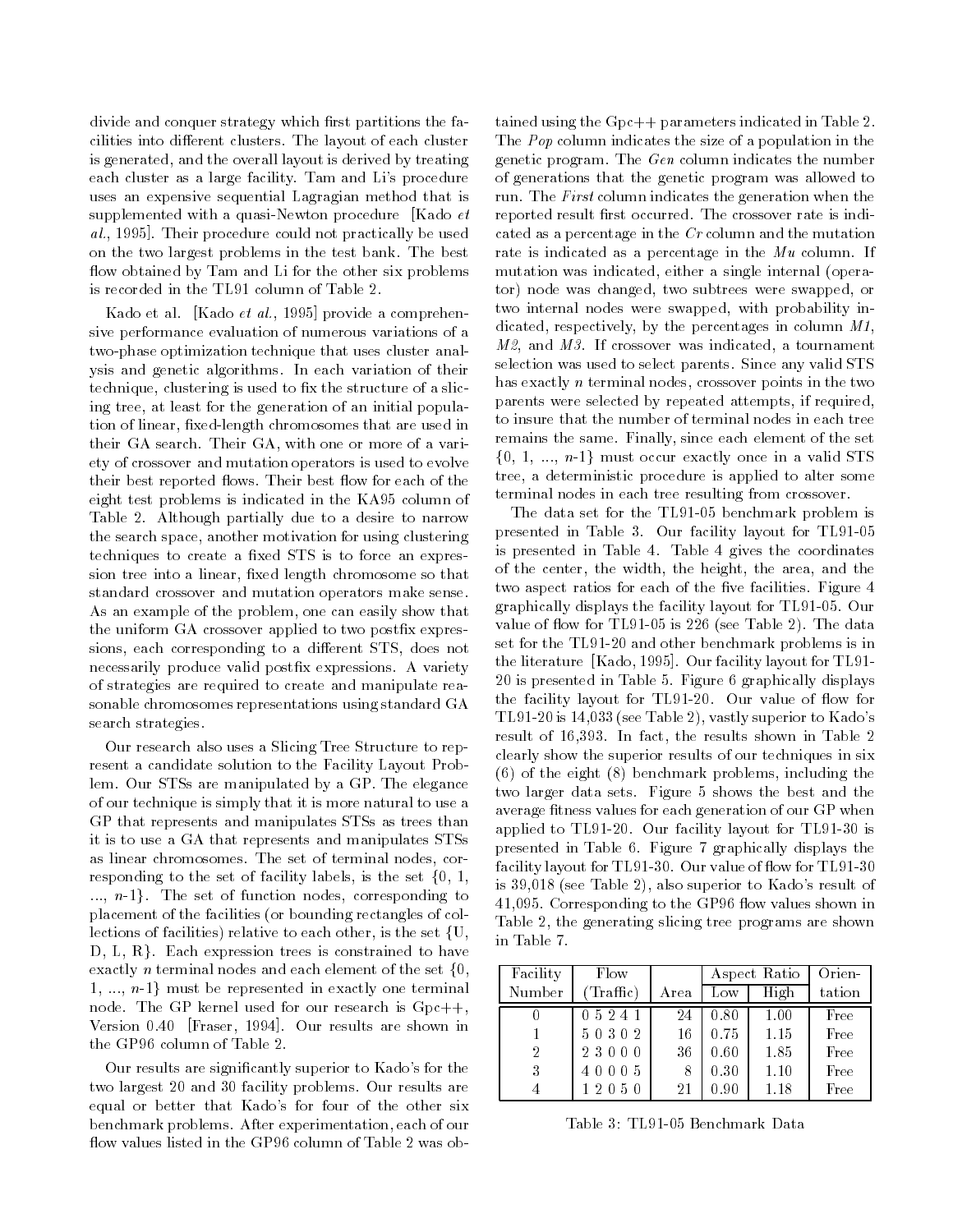| Problem | TL91              | KA95   | GPK    | GP96   | Pop       | Gen   | First | Сr | Мu | М1 | M2 | M3 |
|---------|-------------------|--------|--------|--------|-----------|-------|-------|----|----|----|----|----|
| TL91-5  | 247               | 228    | 228    | 226    | 600       | 1.000 | 24    | 50 | 50 | 15 | 70 | 15 |
| TL91-6  | 514               | 361    | 361    | 384    | 600       | 1,000 | 33    | 50 | 50 | 15 | 70 | 15 |
| TL91-7  | 559               | 596    | 615    | 568    | 600       | 1.000 | 175   | 50 | 50 | 15 | 70 | 15 |
| TL91-7  | 559               | 596    | 596    | 595    | $1.500\,$ | 4.000 | 979   | 50 | 50 | 15 | 70 | 15 |
| TL91-8  | 839               | 878    | 878    | 878    | 1,500     | 4,000 | 1,657 | 50 | 50 | 15 | 70 | 15 |
| TL91-12 | 3.162             | 3,283  | 3,576  | 3,220  | 1.500     | 3,000 | 168   | 70 | 40 | 25 | 50 | 25 |
| TL91-15 | 5.862             | 7,384  | 7,612  | 7,510  | $1.500\,$ | 3,000 | 1,383 | 70 | 40 | 25 | 50 | 25 |
| TL91-20 | $\hspace{0.05cm}$ | 16.393 | 14.026 | 14.033 | 1.500     | 3,000 | 2.521 | 50 | 50 | 15 | 70 | 15 |
| TL91-30 |                   | 41.095 | 39.176 | 39,018 | 1,500     | 3,000 | 2.933 | 75 | 40 | 25 | 50 | 25 |

Table 2: Flows for TL91 Facility Flow Benchmark Problems

| Facility       | XC.    | YC-     | Width  | Height | Area | Ht/Wt  | Wt/Ht  |
|----------------|--------|---------|--------|--------|------|--------|--------|
|                | 5.8171 | 6.7685  | 4.7060 | 5.0998 | 24.0 | 1.0837 | 0.9228 |
|                | 1.7321 | 6.7685  | 3.4641 | 4.6188 | 16.0 | 1.3333 | 0.7500 |
| $\overline{2}$ | 4.0851 | 11.6134 | 7.8434 | 4.5899 | 36.0 | 0.5852 | 1.7088 |
| 3              | 6.5740 | 2 1093  | 2.1637 | 3.6974 | 8.0  | 1.7088 | 0.5852 |
| 4              | 3.0032 | 2 1093  | 4.9780 | 4.2186 | 21.0 | 0.8475 | 1.1800 |

Table 4: GP96 Facility Layout for the TL91-05 Benchmark Problem





Figure 4: GP96 Facility Layout for the TL91-05 Benchmark Problem

For each data set, the result reported in the GP96 column of Table2 was obtained by applying our variation of teachers are converting and the converting and state and state and state and state and state and state and to a facility layout as indicated in step 1 through step 4 above) to the best chromosome generated by our GP evolution The corresponding result reported in the GPK column of Table 2 was obtained by applying Kado's STS conversion technique using in fact Kados own con version code) to the best chromosome generated by our GP evolution Examination of the GPK column and the GP96 column in the TL91-6 row and the first of the two TL91-7 rows in Table 2 indicate that the STS conver-

Figure 5: GP96 Number of Generations Versus Fitness Values for the TL91-20 Benchmark Problem

sion technique used by Kado and the technique used by this research are not the same. The inclusion of the two TL91-7 rows in Table 2, corresponding to different GP parameter settings, is intentional since there is a significant contrast between the results in the GP96 and the GPK columns

Although the STS trees generated by Kado's GA technique are not reported in our tables, we also note that Kado's evolved STS tree is identical to the STS tree generated by our GP technique for four of the rows in Table 2: TL91-5, TL91-6, the second TL91-7 row, and TL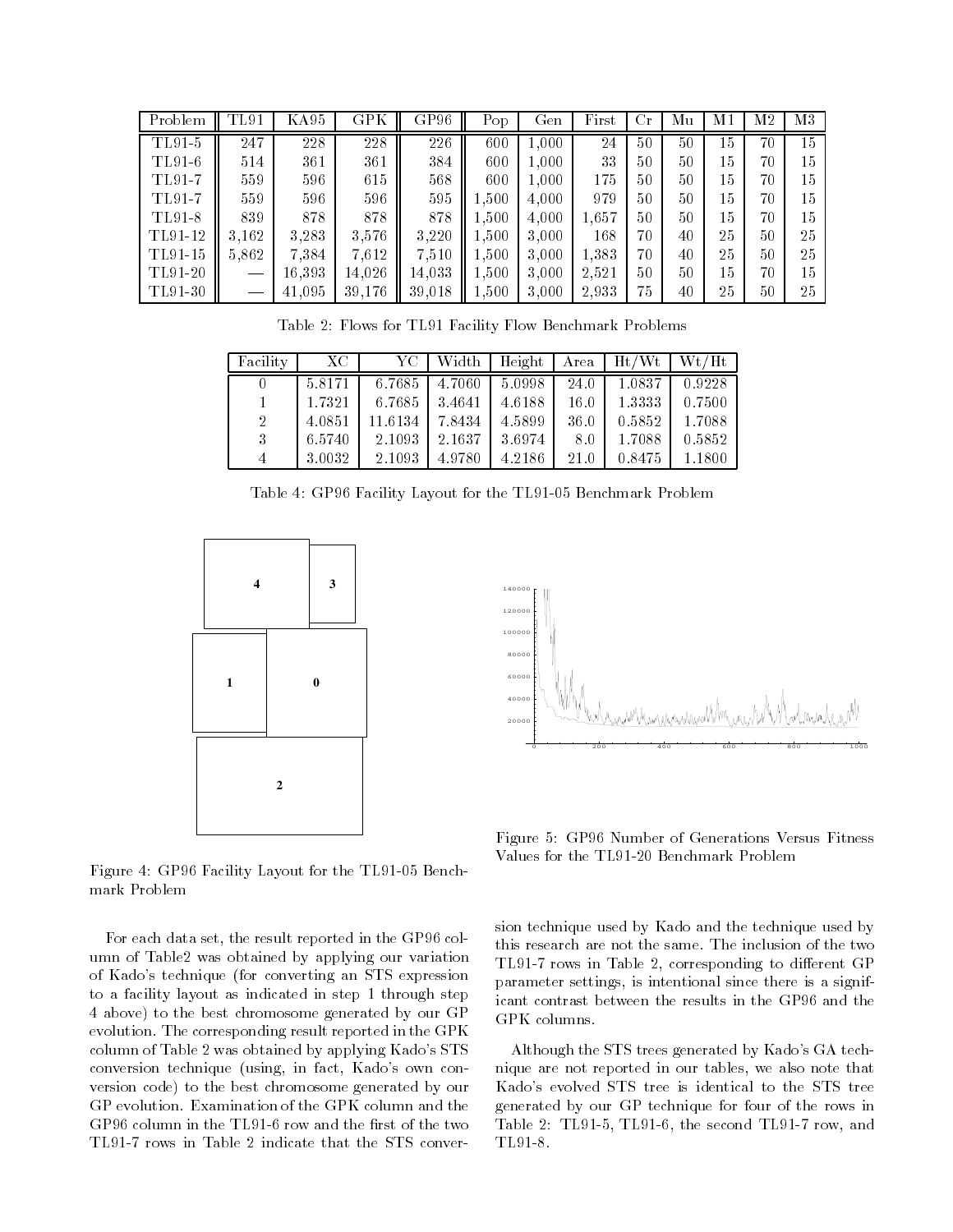| Facility         | XC        | $\rm YC$ | Width     | Height | Area | $\mathrm{Ht}/\mathrm{Wt}$ | Wt/Ht  |
|------------------|-----------|----------|-----------|--------|------|---------------------------|--------|
| 0                | 11.0826   | 14.2293  | 5.4443    | 4.4083 | 24.0 | 0.8097                    | 1.2350 |
| 1                | 6.5279    | 2.4190   | 3.4641    | 4.6188 | 16.0 | 1.3333                    | 0.7500 |
| $\overline{2}$   | 2 3 9 7 9 | 10.8775  | 4.4113    | 8.1609 | 36.0 | 1.8500                    | 0.5405 |
| 3                | 9.1856    | 2.6868   | 1.6803    | 4.7610 | 8.0  | 2.8334                    | 0.3529 |
| 4                | 16.0265   | 9.8863   | 4.2186    | 4.9779 | 21.0 | 1.1800                    | 0.8475 |
| 5                | 16.0265   | 14.4587  | 4.1998    | 4.1669 | 17.5 | 0.9922                    | 1.0079 |
| 6                | 9.2599    | 8.9128   | 1.7990    | 2.0011 | 36   | 1.1123                    | 0.8990 |
| 7                | 12.0826   | 9.9128   | 3.6453    | 4.2247 | 15.4 | 1.1589                    | 0.8629 |
| 8                | 16.0265   | 2.3570   | 4.2426    | 4.7140 | 20.0 | 1.1111                    | 0.9000 |
| $\boldsymbol{9}$ | 6.5279    | 13.5035  | 3.3288    | 5.8581 | 19.5 | 1.7598                    | 0.5682 |
| 10               | 11.9700   | 2.2341   | 3.7639    | 4.2509 | 16.0 | 1.1294                    | 0.8854 |
| 11               | 6.5279    | 9.1514   | 3.1623    | 2.8460 | 9.0  | 0.9000                    | 1.1111 |
| 12               | 16.0266   | 6.0557   | 3 3 5 4 1 | 2.6833 | 9.0  | 0.8000                    | 1.2500 |
| 13               | 2 3 9 7 9 | 4.1906   | 4.7958    | 5.2129 | 25.0 | 1.0870                    | 0.9200 |
| 14               | 11.1484   | 5.2894   | 2.1508    | 1.8598 | 4.0  | 0.8647                    | 1.1565 |
| 15               | 13.0454   | 5.2894   | 1.6432    | 1.8257 | 3.0  | 1.1111                    | 0.9000 |
| 16               | 9.2599    | 10.9133  | 2.0000    | 2.0000 | 4.0  | 1.0000                    | 1.0000 |
| 17               | 6.5279    | 6.2284   | 3.0000    | 3.0000 | 9.0  | 1.0000                    | 1.0000 |
| 18               | 9.1856    | 6.3350   | 1.7748    | 2.5354 | 4.5  | 1.4286                    | 0.7000 |
| 19               | 11.9700   | 7.0099   | 3.1623    | 1.5811 | 5.0  | 0.5000                    | 2.0000 |

Table 5: GP96 Facility Layout for the TL91-20 Benchmark Problem

## 6 Future Work

We are currently articulating the precise distinction be tween Kado's STS conversion technique and the one used by our research. We are also developing alternate crossover and mutation techniques for our genetic pro gramming evolution of STS trees. The objective of alternate crossover and mutation techniques is to duplicate or enhance other genetic algorithm strategies used by Kado Further, we are evaluating our techniques with alternate ow functions including in particular a - own functions in particular a - own functions in particular a - own functions in particular a - own functions in particular a - own functions in particular a - own functions in part where the distance is not squared. Finally, we are applying our techniques to other benchmark data sets that are in the literature. Some of the data sets and reported results use Manhattan distance and others have room limitations or obstructions in the site area.

### $\overline{7}$ Conclusions

This research finds optimal or near optimal solutions to the Facility Layout Problem by applying standard GP techniques to a Slicing Tree Structure that determines a facility layout. As noted before, the elegance of our technique is that it is quite natural to use genetic pro gramming techniques to manipulate slicing trees The superior nature of our results is due, in part, to our single phase global optimization strategy that does not constrain the tree structure in comparison to, say, a two phase optimization technique that first optimizes the structure of a slicing tree, and, then, optimizes the placement of facilities by using the fixed structure. All of our current research is in the context of eight FLPs where each facility has an associated aspect ratio but there are no room limitations and no obstructions in the site area Clearly, the facility layout problem appears to be more conducive to a genetic programming strategy than a ge netic algorithm strategy and this is indicated by our re sults.

# References

- $\mathcal{L}$  cohoon s we see Fig. s.  $\mathcal{L}$  . Cohoon, s.  $\mathcal{L}$  . The state  $\mathcal{L}$ Martin, and D. S. Richards. Distributed genetic algorithms for the -oorplan design problem IEEE Trans actions on ComputerAided Design of Integrated Cir and Systems and Systems and Systems and Systems and Systems and Systems and Systems and Systems and Systems and Systems and Systems and Systems and Systems and Systems and Systems and Systems and Systems and Systems and Sy
- [Fraser, 1994] Adam Fraser. Genetic programming in C++. Technical Report 040, Cybernetic Research Institute, 1994.
- $k$  and  $k$  and  $k$  and  $k$  are  $k$  and  $k$  and  $k$  and  $k$  and  $k$  and  $k$  and  $k$  and  $k$  and  $k$  and  $k$  and  $k$  and  $k$  and  $k$  and  $k$  and  $k$  and  $k$  and  $k$  and  $k$  and  $k$  and  $k$  and  $k$  and  $k$  and  $k$  and  $k$  a study of genetic algorithm hybrids for facility lay out problems. In Proceedings of the Sixth International Conference on Genetic Algorithms, pages 499– 505. Morgan Kaufmann, 1995.
- [Kado, 1995] K. Kado. An investigation of genetic algorithms for facility layout problems. Master's thesis, University of Edinburgh, 1995.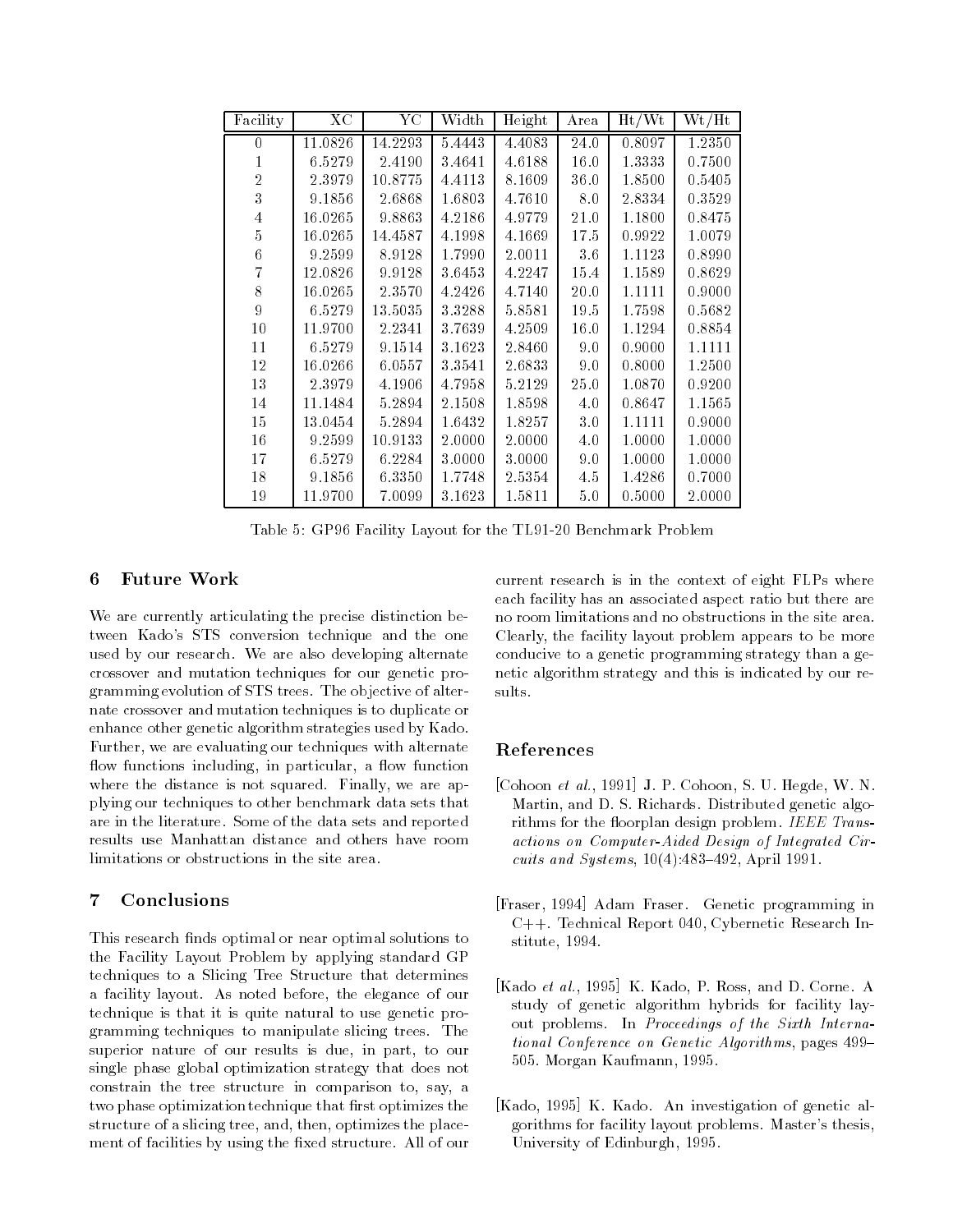| <b>FACILITY</b>  | <b>XC</b> | $\rm Y\bar C$ | WIDTH  | <b>HEIGHT</b> | AREA              | HT/WT  | WT/HT  |
|------------------|-----------|---------------|--------|---------------|-------------------|--------|--------|
| $\boldsymbol{0}$ | 6.7144    | 3.4736        | 4.3818 | 5.4772        | $\overline{24.0}$ | 1.2500 | 0.8000 |
| $\mathbf{1}$     | 6.6301    | 17.4374       | 4.6188 | 3.4641        | 16.0              | 0.7500 | 1.3333 |
| $\overline{2}$   | 2.3178    | 5.3531        | 4.4113 | 8.1609        | 36.0              | 1.8500 | 0.5405 |
| 3                | 5.7157    | 14.3383       | 2.9261 | 2.7341        | 8.0               | 0.9344 | 1.0702 |
| $\overline{4}$   | 2.1213    | 18.7712       | 4.2186 | 4.9780        | $2\,1.0$          | 1.1800 | 0.8475 |
| $\overline{5}$   | 15.5903   | 14.0473       | 5.9160 | 2.9580        | 17.5              | 0.5000 | 2.0000 |
| 6                | 9.8926    | 8.7108        | 1.7392 | 2.0699        | $3.6\,$           | 1.1901 | 0.8402 |
| $\overline{7}$   | 10.7142   | 2.4149        | 3.1886 | 4.8298        | 15.4              | 1.5147 | 0.6602 |
| 8                | 2.1213    | 13.9252       | 4.2426 | 4.7140        | 20.0              | 1.1111 | 0.9000 |
| 9                | 14.0511   | 7.7601        | 3.2914 | 5.9246        | 19.5              | 1.8000 | 0.5555 |
| 10               | 6.7144    | 8.0917        | 4.2564 | 3.7590        | 16.0              | 0.8831 | 1.1323 |
| 11               | 17.1198   | 6.7601        | 2.8460 | 3.1622        | 9.0               | 1.1111 | 0.9000 |
| $12\,$           | 13.9608   | 17.1613       | 2.7523 | 3.2700        | 9.0               | 1.1881 | 0.8417 |
| 13               | 13.7829   | 21.1942       | 5.2128 | 4.7958        | 25.0              | 0.9200 | 1.0870 |
| 14               | 16.5587   | 11.6444       | 2.1693 | 1.8439        | 4.0               | 0.8500 | 1.1765 |
| 15               | 11.8107   | 14.0473       | 1.6432 | 1.8258        | $3.0\,$           | 1.1111 | 0.9000 |
| 16               | 17.1198   | 9 3 4 1 2     | 2.0000 | 2.0000        | 4.0               | 1.0000 | 1.0000 |
| 17               | 5.7427    | 11.4712       | 3.0000 | 3.0000        | 9.0               | 1.0000 | 1.0000 |
| 18               | 8.1301    | 11.4712       | 1.7748 | $2.5354\,$    | 4.5               | 1.4286 | 0.7000 |
| 19               | 11.7941   | 17.1614       | 1.5811 | 3.1623        | 5.0               | 2.0001 | 0.5000 |
| 20               | 6.6301    | 21.0133       | 4.3386 | 3.6878        | 16.0              | 0.8500 | 1.1765 |
| 21               | 10.7141   | 6.2528        | 3.1623 | 2.8460        | 9.0               | 0.9000 | 1.1111 |
| 22               | 10.7142   | 11.1570       | 3.1886 | 2.8226        | 9.0               | 0.8852 | 1.1297 |
| $23\,$           | 15.4741   | 2 3 9 9 9     | 5.2128 | 4.7958        | 25.0              | 0.9200 | 1.0870 |
| $24\,$           | 14.3894   | 11.6444       | 2.1693 | 1.8439        | $4.0\,$           | 0.8500 | 1.1765 |
| 25               | 11.5838   | 8.7108        | 1.6432 | 1.8257        | 3.0               | 1.1111 | 0.9000 |
| 26               | 10.0175   | 14.0473       | 2.0000 | 2.0000        | 4.0               | 1.0000 | 1.0000 |
| 27               | 16.8370   | 17.1613       | 3.0000 | 3.0000        | 9.0               | 1.0000 | 1.0000 |
| 28               | 10.1162   | 17.1614       | 1.7748 | 2.5355        | 4.5               | 1.4286 | 0.7000 |
| 29               | 8.0931    | 14.3383       | 1.8288 | 2.7341        | $5.0\,$           | 1.4950 | 0.6689 |

Table 6: GP96 Facility Layout for the TL91-30 Benchmark Problem

- [Kinnear, 1994] Kenneth E. Kinnear, Jr., editor.  $Ad$ vances in Genetic Programming. MIT Press, Cambridge, MA, 1994.
- [Koza, 1992] John R. Koza. Genetic Programming: On the Programming of Computers by Natural Selection MIT Press, Cambridge, MA, USA, 1992.
- $[Koza, 1994]$  John R. Koza. Genetic Programming II:  $A$ utomatic Discovery of Reusable Programs. **MIT** Press, Cambridge Massachusetts, May 1994.
- [Kusiak and Heragu, 1987] A. Kusiak and S. Heragu. The facility layout problem. European Journal of Operational Research, 29:229-251, 1987.
- proximation and the contraction of the continuum contraction of the contraction of the contraction of the contraction of the contraction of the contraction of the contraction of the contraction of the contraction of the co J. Ruml. An experimental comparison of techniques for the assignment of facilities to locations. Operations Research, 16:150-173, 1969
- $\mathcal{O}$  and  $\mathcal{O}$  and  $\mathcal{O}$  are  $\mathcal{O}$  and  $\mathcal{O}$  are  $\mathcal{O}$  and  $\mathcal{O}$  are  $\mathcal{O}$  and  $\mathcal{O}$  are  $\mathcal{O}$  and  $\mathcal{O}$  are  $\mathcal{O}$  and  $\mathcal{O}$  are  $\mathcal{O}$  and  $\mathcal{O}$  are  $\mathcal{O}$  and  $\mathcal{O}$  are design. In Proceedings of the 19th ACM-IEEE Design  $A~utomation~ Conference,~pages~261–267,~1982.$
- [Smith and Tate, 1993] A. Smith and D. Tate. Genetic optimization using a penalty function In Proceedings of the Fifth International Conference on Genetic Al gorithms, pages 499-505. Morgan Kaufmann, 1993.
- [Tam and Li, 1991] K. Y. Tam and S. G. Li. A hierarchial approach to the facility layout problem. International and the production research the production  $\mathbb{R}^n$ 1991.
- [Tam, 1992a] K. Y. Tam. Genetic algorithms, function optimization, and facility layout design.  $European$ Journal of Operational Research De cember 1992.
- [Tam, 1992b] K. Y. Tam. A simulated annealing algorithm for allocating space to manufacturing cells.  $In$ ternational Journal of Production Research 87, 1992.